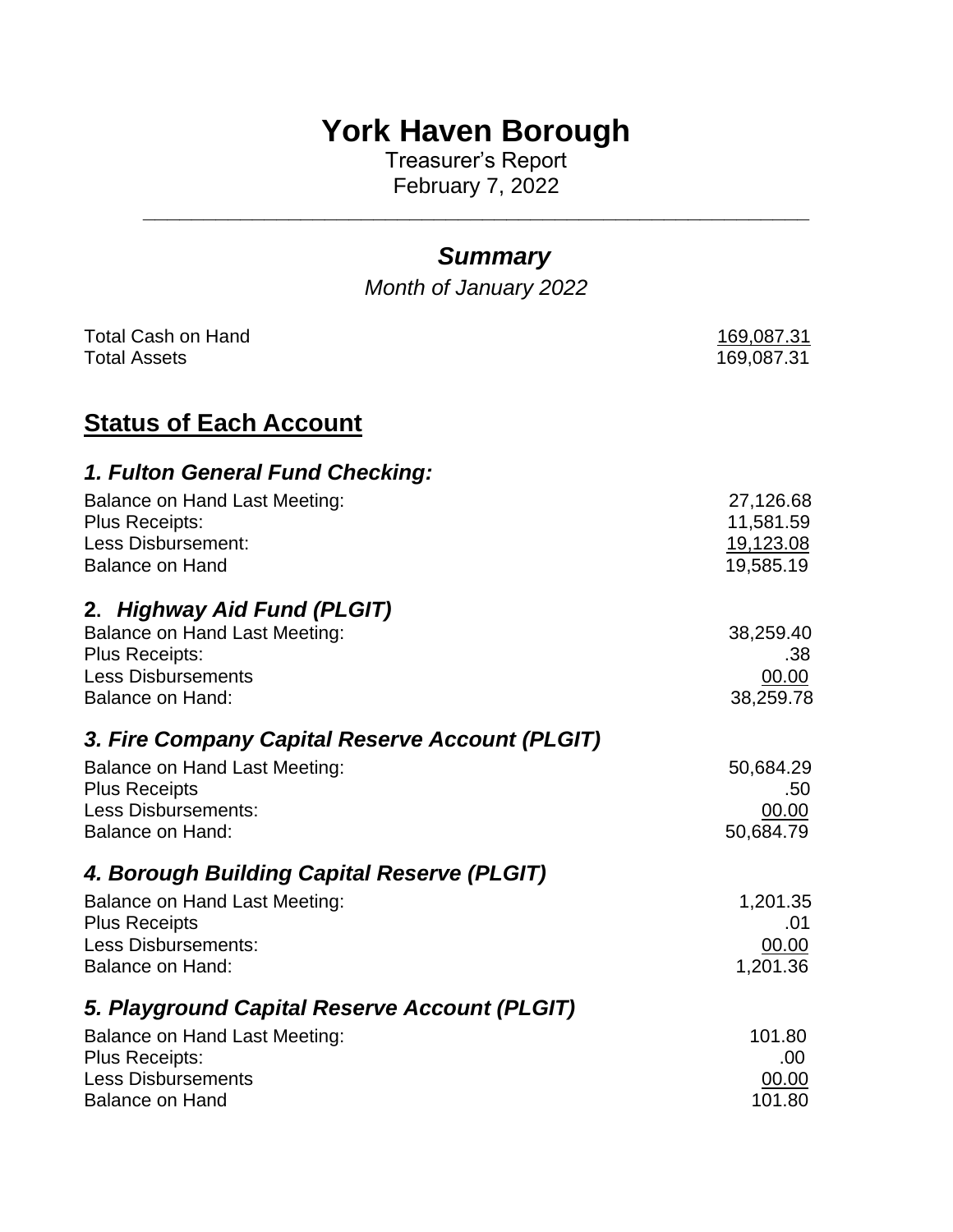| 6. Payroll (PLGIT) |  |
|--------------------|--|
|                    |  |

| <b>Balance on Hand Last Meeting:</b><br><b>Plus Receipts:</b><br><b>Less Disbursements:</b><br>Balance on Hand:                                                             | 295.77<br>1,170.01<br>646.88<br>818.90           |
|-----------------------------------------------------------------------------------------------------------------------------------------------------------------------------|--------------------------------------------------|
| 7. General Account (PLGIT)                                                                                                                                                  |                                                  |
| Balance on Hand Last Meeting:<br><b>Plus Receipts:</b><br><b>Less Disbursements</b><br><b>Balance on Hand</b>                                                               | 28,470.46<br>16,220.24<br>30,865.80<br>13,824.90 |
| 8. Petty Cash:                                                                                                                                                              |                                                  |
| Balance on Hand Last Meeting:<br><b>Plus Receipts:</b><br><b>Less Disbursements:</b><br><b>Balance on Hand</b>                                                              | 4.50<br>1.08<br><u>1.36</u><br>4.22              |
| 9. American Rescue Plan (PLGIT)<br><b>Balance on Hand Last Meeting:</b><br><b>Plus Receipts:</b><br><b>Less Disbursements:</b><br><b>Balance on Hand</b>                    | 36,269.82<br>.36<br>0.00<br>36,270.18            |
| 10. York Haven Borough Building Fundraiser (PLGIT)<br><b>Balance on Hand Last Meeting:</b><br><b>Plus Receipts:</b><br><b>Less Disbursements:</b><br><b>Balance on Hand</b> | 3,286.11<br>5,050.08<br>0.00<br>8,336.19         |

\_\_\_\_\_\_\_\_\_\_\_\_\_\_\_\_\_\_\_\_\_\_\_\_\_\_\_\_\_\_\_\_\_\_\_\_\_\_\_\_\_\_\_\_\_\_\_\_\_\_\_\_\_\_\_\_\_\_\_\_\_\_

\_\_\_\_\_\_\_\_\_\_\_\_\_\_\_\_\_\_\_\_\_\_\_\_\_\_\_\_\_\_\_\_\_\_\_\_\_\_\_\_\_\_\_\_\_\_\_\_\_\_\_\_\_\_\_\_\_\_\_\_\_\_

*Approved This Date: February 7, 2022*

*BY: \_\_\_\_\_\_\_\_\_\_\_\_\_\_\_\_\_\_\_\_\_\_\_\_\_\_\_\_\_\_\_\_\_\_\_\_\_\_\_\_\_\_\_\_\_\_\_\_\_\_\_\_\_\_\_\_\_\_\_\_*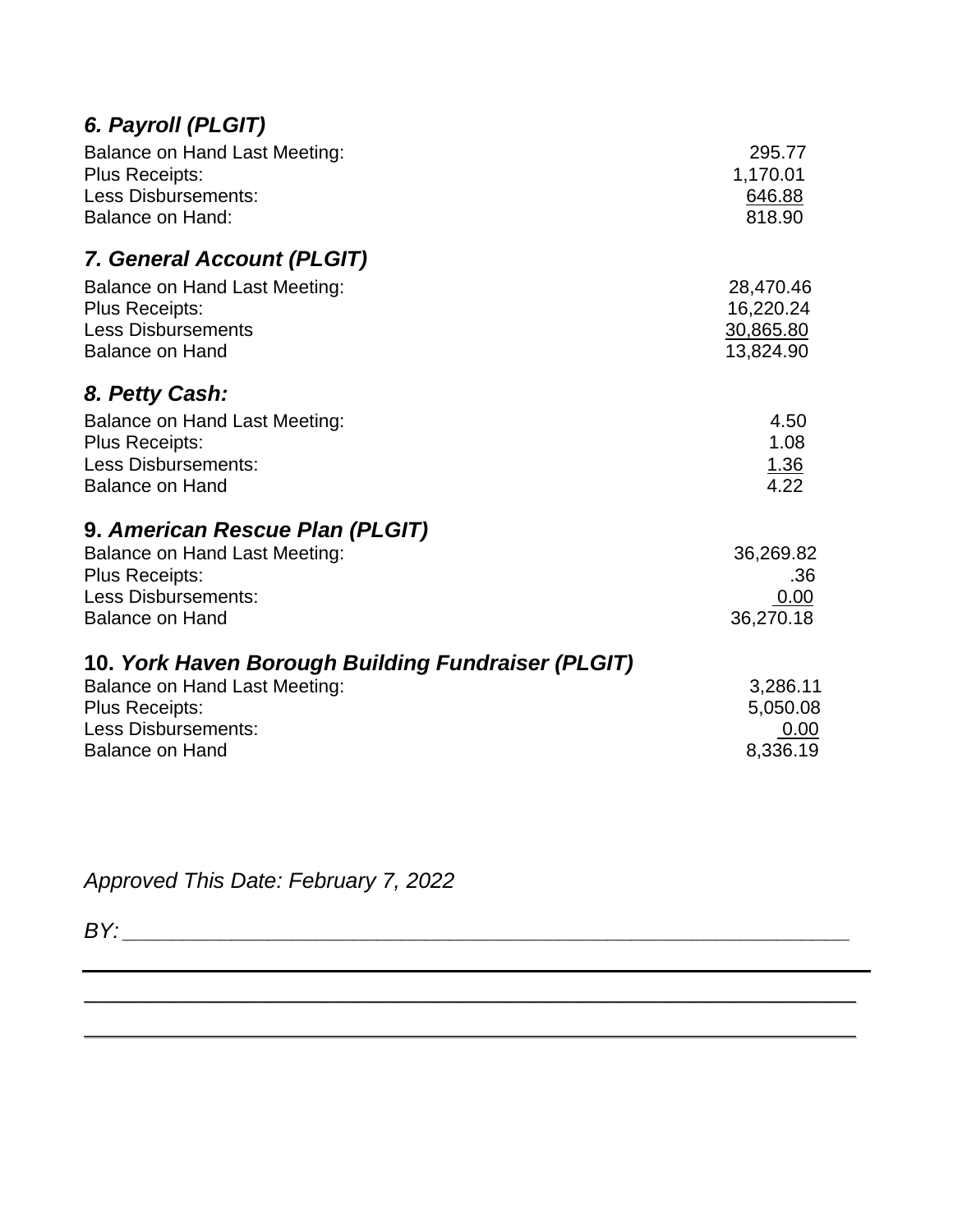# **General Fund (Fulton/Drovers)\_\_\_\_\_\_\_\_\_\_\_\_\_\_\_\_\_\_\_\_\_\_\_\_\_\_\_\_\_\_\_\_\_\_**

### *Receipts*\_\_\_\_\_\_\_\_\_\_\_\_\_\_\_\_\_\_\_\_\_\_\_\_\_\_\_\_\_\_\_\_\_\_\_\_\_\_\_\_\_\_\_\_\_\_\_\_\_\_\_

| Wanda Bonnycastle (1 brick & donation)               | 100.00    |
|------------------------------------------------------|-----------|
| Bryan Householder (3 bricks)                         | 150.00    |
| District Court 19-3-09                               | 84.67     |
| Tax Report #9                                        | 831.16    |
| York Haven Trash Report (#12 December 2021)          | 1,505.60  |
| Richard Calhhon (8 vehicle permit)                   | 205.00    |
| Columbia Gas (street excavation)                     | 50.00     |
| <b>York County Tax Claim</b>                         | 706.46    |
| York County Recorder of Deeds                        | 1,974.24  |
| <b>York Adams Tax Bureau</b>                         | 5,518.16  |
| David Neuman (burn permit)                           | 10.00     |
| Team Work Acquisitions (Engineer fees 32A/32B Pa Av) | 446.14    |
| <b>Checking Account Interest</b>                     | .16       |
|                                                      | 11,581.59 |

### *Disbursements\_\_\_\_\_\_\_\_\_\_\_\_\_\_\_\_\_\_\_\_\_\_\_\_\_\_\_\_\_\_\_\_\_\_\_\_\_\_\_\_\_\_\_\_\_\_\_*

| Check No.        | Payee                                           |           |
|------------------|-------------------------------------------------|-----------|
| Transfer         | <b>PLGIT-General</b>                            | 16,220.00 |
| <b>ACH</b>       | York Adams Tax Bureau (4 <sup>th</sup> qtr tax) | 80.34     |
| <b>Zip Check</b> | Met-Ed(Borough Building)                        | 60.51     |
| Zip Check        | Met-Ed $(2^{nd}$ St.)                           | 76.32     |
| <b>Zip Check</b> | Columbia Gas                                    | 867.93    |
| Zip Check        | Met-Ed (street lights) 1/3/22                   | 908.15    |
| <b>Zip Check</b> | Met-Ed (street lights)                          | 908.15    |
| <b>Bank Fees</b> | December 2021                                   | 1.68      |
|                  |                                                 | 19,123.08 |

# **Highway Aid (PLGIT)\_\_\_\_\_\_\_\_\_\_\_\_\_\_\_\_\_\_\_\_\_\_\_\_\_\_\_\_\_\_\_\_\_\_\_\_\_\_\_\_\_\_**

| <b>Receipts</b>                       |     |
|---------------------------------------|-----|
| <b>Checking Account Interest 1/22</b> | .38 |

# *Disbursements\_\_\_\_\_\_\_\_\_\_\_\_\_\_\_\_\_\_\_\_\_\_\_\_\_\_\_\_\_\_\_\_\_\_\_\_\_\_\_\_\_\_\_\_\_\_\_*

Check No. Payee\_\_\_\_\_\_\_\_\_\_\_\_\_\_\_\_\_\_\_\_\_\_\_\_\_\_\_\_\_\_\_\_\_\_\_\_\_\_\_\_\_\_\_\_\_\_

### **Fire Co. Capital Reserve Account (PLGIT) \_\_\_\_\_\_\_\_\_\_\_\_\_\_\_\_\_\_\_\_\_\_\_**  *Receipts\_\_\_\_\_\_\_\_\_\_\_\_\_\_\_\_\_\_\_\_\_\_\_\_\_\_\_\_\_\_\_\_\_\_\_\_\_\_\_\_\_\_\_\_\_\_\_\_\_\_\_*

Checking Account Interest 1/22 .50 Transfer from PLIGIT-Tax Report #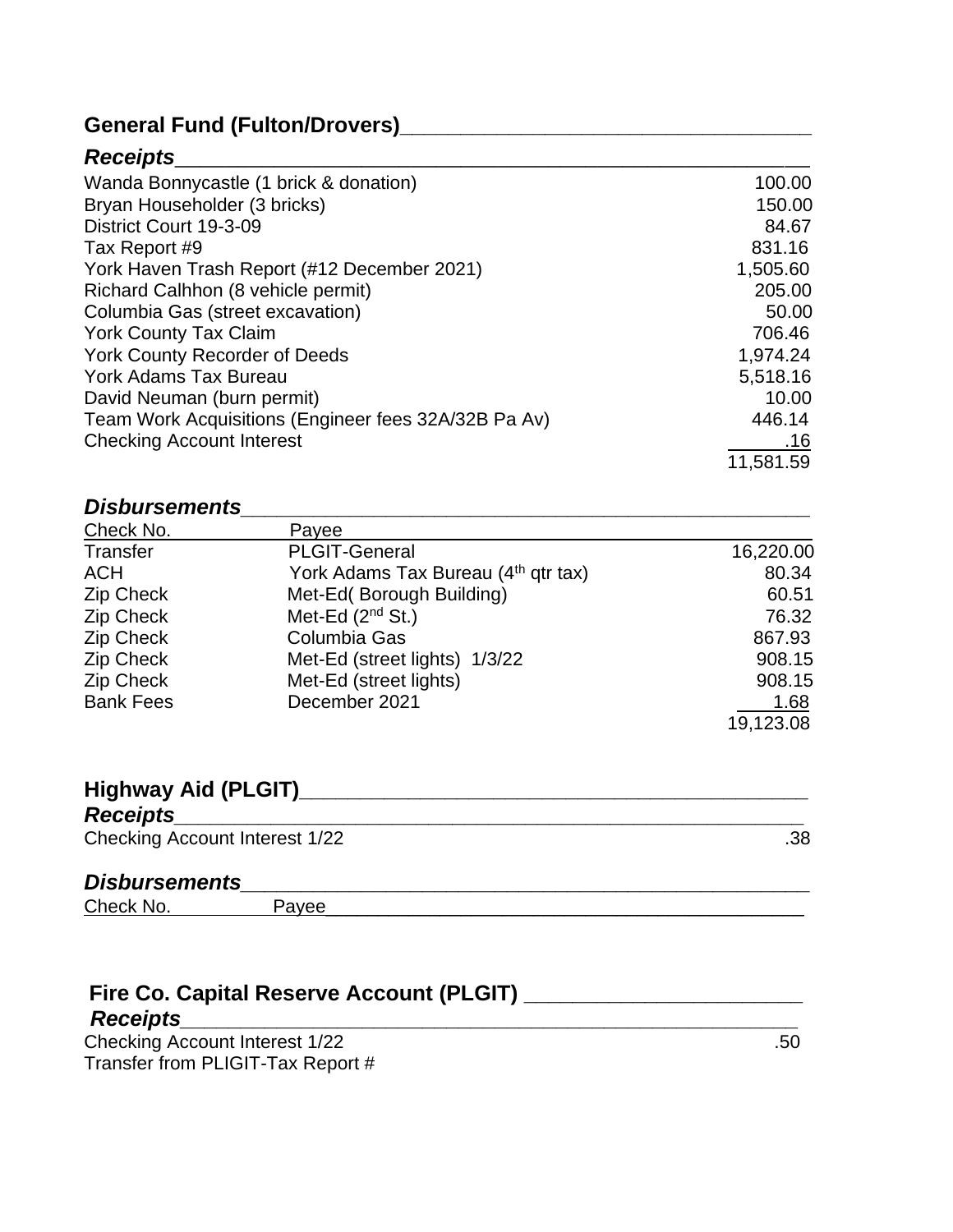| <b>Disbursements</b>                                 |                                                                                                                                                                                                                                |          |
|------------------------------------------------------|--------------------------------------------------------------------------------------------------------------------------------------------------------------------------------------------------------------------------------|----------|
| Check No. <b>Check</b>                               | Payee                                                                                                                                                                                                                          |          |
| <b>Receipts</b>                                      | Borough Building Capital Reserve Account (PLGIT)________________                                                                                                                                                               |          |
|                                                      | Checking Account Interest 1/22                                                                                                                                                                                                 | .01      |
| <b>Disbursements</b>                                 | <u> 1989 - Andrea Andrews, amerikansk politik (d. 1989)</u>                                                                                                                                                                    |          |
| Check No.                                            | Payee                                                                                                                                                                                                                          |          |
|                                                      |                                                                                                                                                                                                                                |          |
|                                                      |                                                                                                                                                                                                                                |          |
| <b>Receipts</b>                                      |                                                                                                                                                                                                                                |          |
|                                                      | Checking Account Interest 1/22                                                                                                                                                                                                 | .00.     |
|                                                      |                                                                                                                                                                                                                                |          |
|                                                      |                                                                                                                                                                                                                                |          |
|                                                      | Payee experience and the contract of the contract of the contract of the contract of the contract of the contract of the contract of the contract of the contract of the contract of the contract of the contract of the contr |          |
|                                                      |                                                                                                                                                                                                                                |          |
|                                                      |                                                                                                                                                                                                                                |          |
| <b>Disbursements</b><br>Check No.<br><b>Receipts</b> |                                                                                                                                                                                                                                |          |
|                                                      | <b>Checking Account Interest 1/22</b>                                                                                                                                                                                          | .01      |
|                                                      |                                                                                                                                                                                                                                | 1,170.00 |
| <b>Transfer from PLGIT</b>                           |                                                                                                                                                                                                                                | 1,170.01 |
| <b>Disbursements</b>                                 | <u> 1989 - Johann Stein, mars an deutscher Stein und der Stein und der Stein und der Stein und der Stein und der</u>                                                                                                           |          |
| Check No. <b>Check</b>                               | Payee                                                                                                                                                                                                                          |          |
| 2932                                                 | PA Department of Revenue (December 2021)                                                                                                                                                                                       | 94.59    |
| ACH                                                  | 941 Tax Deposit (December2021)                                                                                                                                                                                                 | 549.14   |
| 2933                                                 | PA UC Fund (4 <sup>th</sup> qtr tax)                                                                                                                                                                                           | 3.15     |

| <b>General Account</b>         |           |
|--------------------------------|-----------|
| <b>PLGIT</b>                   |           |
| <b>Receipts</b>                |           |
| Checking Account Interest 1/22 | .24       |
| <b>Transfer Fulton</b>         | 16,220.00 |
|                                | 16,220.24 |